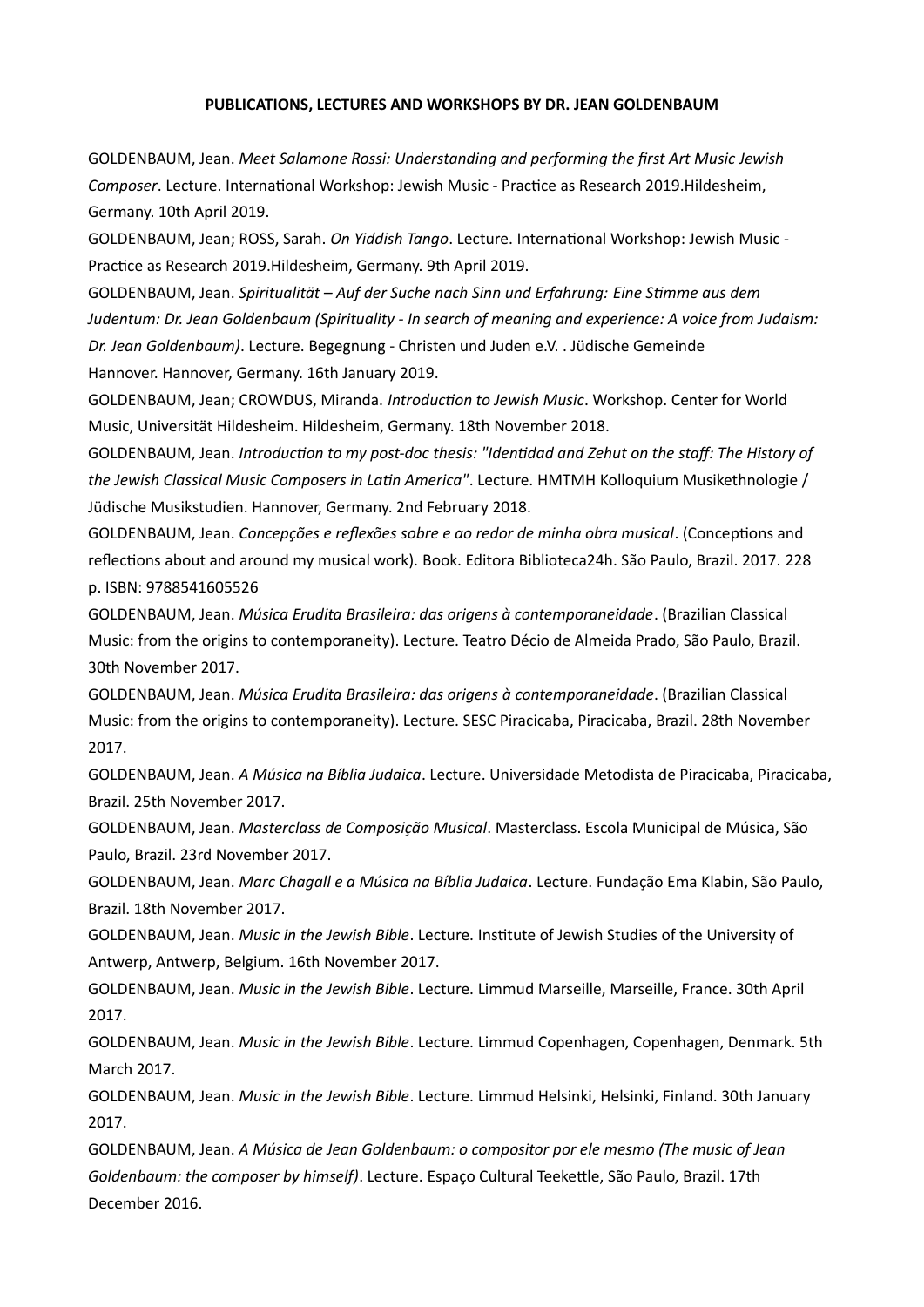GOLDENBAUM, Jean. *"V'khol znei zmara" - "And all kinds of music": the importance of music in the Jewish Bible and the posterior production of its imagery*. Lecture. Espaço Cultural Ema Klabin, São Paulo, Brazil. 3rd December 2016.

GOLDENBAUM, Jean. *"V'khol znei zmara" - "And all kinds of music": the importance of music in the Jewish Bible and the posterior production of its imagery*. Lecture. Limmud Sweden, Stockholm, Sweden. 20th November 2016.

GOLDENBAUM, Jean. *"V'khol znei zmara" - "And all kinds of music": the importance of music in the Jewish Bible and the posterior production of its imagery*. Lecture. Bild un Klang 2: Ambivalenzen und Interferenzen (Tagung des Instituts für interdisziplinäre Bildforschung - Universität Rostock), Rostock, Germany. 4th November 2016.

GOLDENBAUM, Jean. *Jewish Classical Music Composers: The history explained and performed*. Lecture. Jüdische Gemeinde Hameln, Hameln, Germany. 18th September 2016.

GOLDENBAUM, Jean. *Jewish Classical Music Composers: The history explained and performed*.

Lecture. Monash University (Limmud Oz), Melbourne, Australia. 27th June 2016.

GOLDENBAUM, Jean. *The history of the Jewish Classical Music Composers in Latin America*. Lecture.

Hochschule für Musik, Theater und Medien Hannover, Hannover, Germany. 9th May 2016.

GOLDENBAUM, Jean. *Jewish Classical Music Composers: The history explained and performed*. Lecture. Liberale Jüdische Gemeinde Hannover, Germany. 4th April 2016.

GOLDENBAUM, Jean. *Jewish Classical Music Composers: The history explained and performed*. Lecture. Vi & John Rubens House, Ilford (London), England. 25th February 2016.

GOLDENBAUM, Jean. *Jewish Classical Music Composers: The history explained and performed*. Lecture. Michael Sobell Lecture Series (Michael Sobell Jewish Community Centre), London, England. 24th February 2016.

GOLDENBAUM, Jean. *Jewish Classical Music Composers: The history explained and performed*. Lecture. Michael Sobell Lecture Series (Michael Sobell Jewish Community Centre), London, England. 23rd February 2016.

GOLDENBAUM, Jean. *Jewish Classical Music Composers: The history explained and performed*. Lecture. Brenner Community Centre, London, England. 23rd February 2016.

GOLDENBAUM, Jean. *Jewish Classical Music Composers: The history explained and performed*. Lecture. South Gate Progressive Synagogue, London, England. 23rd February 2016.

GOLDENBAUM, Jean. *Jewish Classical Music Composers: The history explained and performed*. Lecture. Kenton United Synagogue, Kenton (London), England. 22nd February 2016.

GOLDENBAUM, Jean; BRAGION, Alexandre; AMSTALDEN, Júlio. *Música e Poesia contemporâneas: relações e perspectivas (Contemporary Music and Poetry: relations and perspectives)*. Universidade Metodista de Piracicaba. Piracicaba, Brazil. 30th September 2015.

GOLDENBAUM, Jean. *Music for children: breakparadigmspieces for young pianists to grow different and build a better world*. LevanahPublications. São Paulo, Brazil. 2014

GOLDENBAUM, Jean. *Neue Noten unter einem neuen Himmel: Die in Brasilien eingewanderten deutschsprachige Komponisten und deren Einfluss auf die brasilianische Musik (New notes under a new sky: the immigrant German-speaking composers to Brazil and their influence on the Brazilian music)*. PhD Dissertation. Universität Augsburg. 2013.

GOLDENBAUM, Jean. *Composição musical hoje: contexto e perspectivas (Music composition today: context*